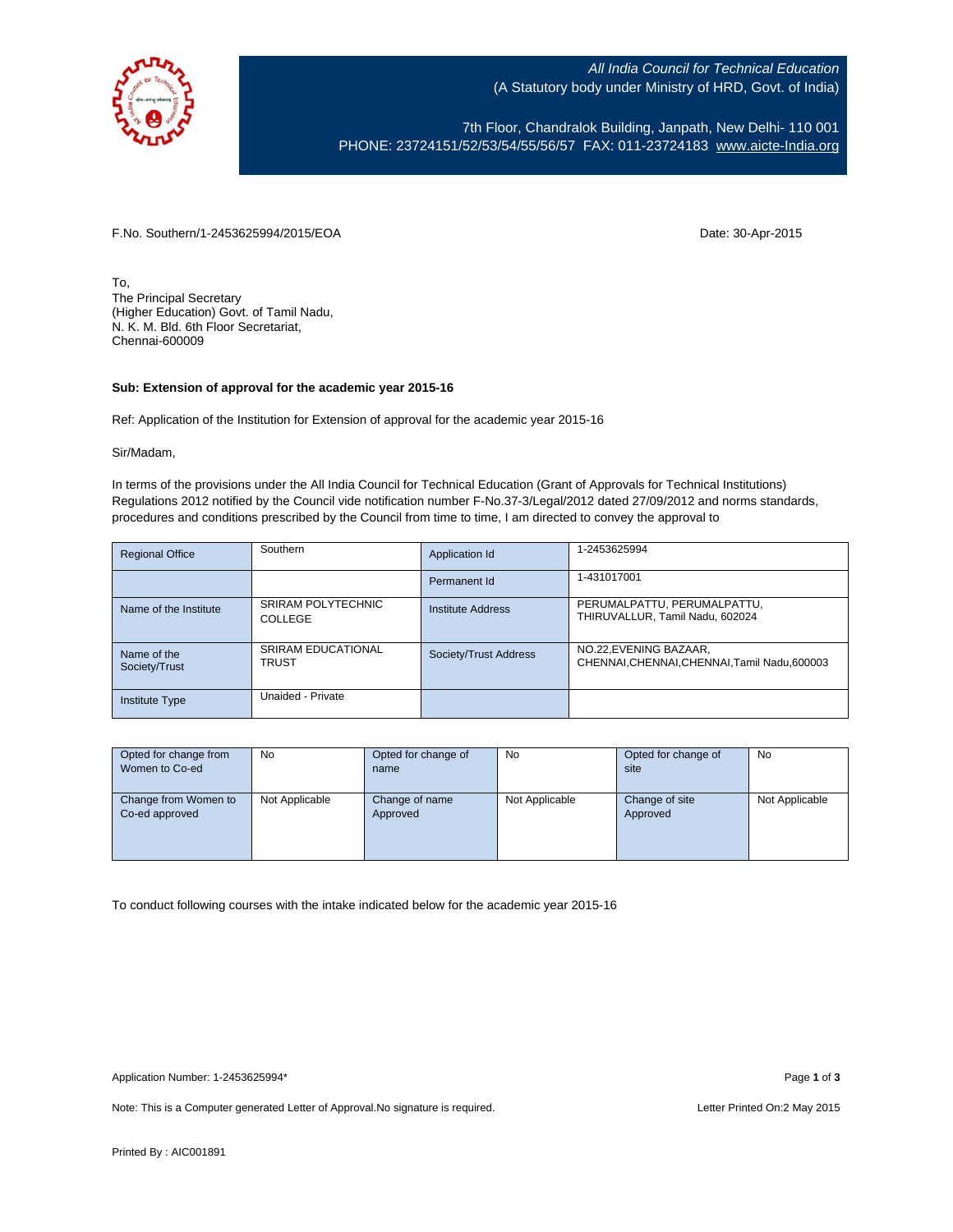

## All India Council for Technical Education (A Statutory body under Ministry of HRD, Govt. of India)

7th Floor, Chandralok Building, Janpath, New Delhi- 110 001 PHONE: 23724151/52/53/54/55/56/57 FAX: 011-23724183 [www.aicte-India.org](http://www.aicte-india.org/)

| Application Id: 1-2453625994                          |              | Course         |                                                                                  | <b>Affiliating Body</b>    |                                                      |                |                                  |                     |                     |                                          |
|-------------------------------------------------------|--------------|----------------|----------------------------------------------------------------------------------|----------------------------|------------------------------------------------------|----------------|----------------------------------|---------------------|---------------------|------------------------------------------|
| Program                                               | Shift        | Level          |                                                                                  | Full/Part Time             |                                                      | Intake 2014-15 | Intake Approved for<br>$15 - 16$ | NRI Approval status | PIO Approval status | Foreign Collaboration<br>Approval status |
| <b>ENGINEERING</b><br><b>AND</b><br><b>TECHNOLOGY</b> | 1st<br>Shift | <b>DIPLOMA</b> | <b>AUTOMOBILE</b><br><b>ENGINEERING</b>                                          | <b>FULL</b><br><b>TIME</b> | Directorate of<br>Technical<br>Education,<br>Chennai | 60             | 45                               | NA                  | NA                  | <b>NA</b>                                |
| <b>ENGINEERING</b><br><b>AND</b><br><b>TECHNOLOGY</b> | 1st<br>Shift | <b>DIPLOMA</b> | <b>CIVIL</b><br><b>ENGINEERING</b>                                               | <b>FULL</b><br><b>TIME</b> | Directorate of<br>Technical<br>Education,<br>Chennai | 60             | 45                               | <b>NA</b>           | NA                  | <b>NA</b>                                |
| <b>ENGINEERING</b><br><b>AND</b><br><b>TECHNOLOGY</b> | 1st<br>Shift | <b>DIPLOMA</b> | <b>COMPUTER</b><br><b>ENGINEERING</b>                                            | <b>FULL</b><br><b>TIME</b> | Directorate of<br>Technical<br>Education,<br>Chennai | 60             | 45                               | NA                  | NA                  | <b>NA</b>                                |
| <b>ENGINEERING</b><br><b>AND</b><br><b>TECHNOLOGY</b> | 1st<br>Shift | <b>DIPLOMA</b> | <b>ELECTRICAL AND</b><br><b>ELECTRONICS</b><br><b>ENGINEERING</b>                | <b>FULL</b><br><b>TIME</b> | Directorate of<br>Technical<br>Education,<br>Chennai | 90             | 60                               | <b>NA</b>           | NA                  | <b>NA</b>                                |
| <b>ENGINEERING</b><br><b>AND</b><br><b>TECHNOLOGY</b> | 1st<br>Shift | <b>DIPLOMA</b> | <b>ELECTRONICS</b><br><b>AND</b><br><b>COMMUNICATION</b><br><b>S ENGINEERING</b> | <b>FULL</b><br><b>TIME</b> | Directorate of<br>Technical<br>Education,<br>Chennai | 90             | 60                               | NA                  | NA                  | <b>NA</b>                                |
| <b>ENGINEERING</b><br><b>AND</b><br><b>TECHNOLOGY</b> | 1st<br>Shift | <b>DIPLOMA</b> | <b>MECHANICAL</b><br><b>ENGINEERING</b>                                          | <b>FULL</b><br><b>TIME</b> | Directorate of<br>Technical<br>Education,<br>Chennai | 120            | 90                               | NA                  | NA                  | <b>NA</b>                                |

Note: Validity of the course details may be verified at www.aicte-india.org>departments>approvals

The above mentioned approval is subject to the condition that SRIRAM POLYTECHNIC COLLEGE shall follow and adhere to the Regulations, guidelines and directions issued by AICTE from time to time and the undertaking / affidavit given by the institution along with the application submitted by the institution on portal.

In case of any differences in content in this Computer generated Extension of Approval Letter, the content/information as approved by the Executive Council / General Council as available on the record of AICTE shall be final and binding.

Note: This is a Computer generated Letter of Approval. No signature is required. <br>
Note: This is a Computer generated Letter of Approval. No signature is required.